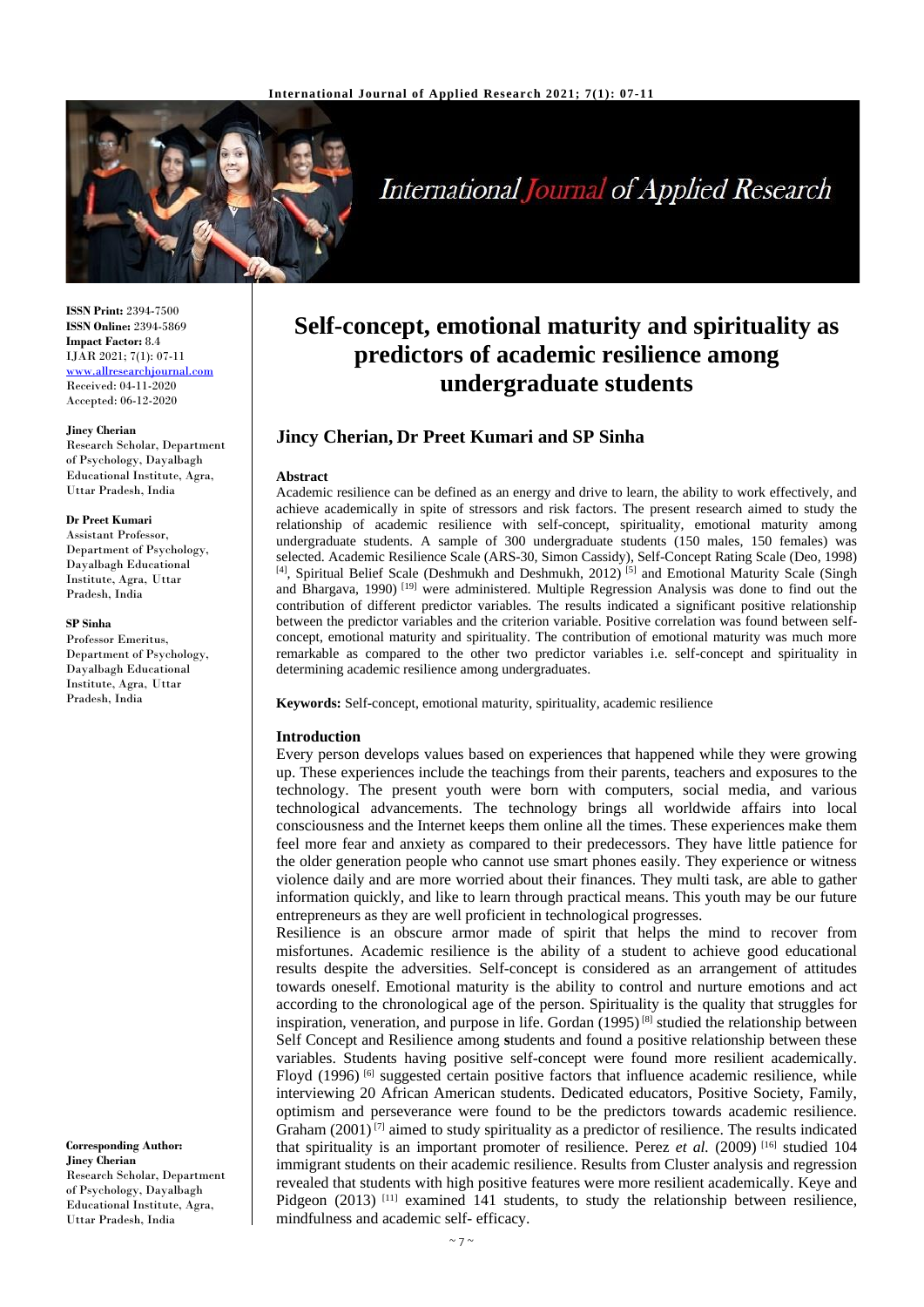The results from regression revealed mindfulness and selfefficacy to be important and positive predictors of resilience. Moldovan  $(2017)^{[14]}$  in a study aimed to study the relationship between emotional maturity and optimism among late adolescents found a positive correlation between the two. Whereas, Molinero, et al. (2018) <sup>[15]</sup> found optimism to be an important contributor towards resilience among university students of Spain.

Students should have resilience to cope with various academic stress and problems. They should have selfconcept so as to be confident and they also need emotional maturity to be able to manage emotions. Spirituality in a person helps him to have a better knowledge about his spirit and the purpose of his life. This study would help in understanding student's self- concept, emotional maturity and spirituality levels and also help suggest various ways to enhance their academic resilience. It will also discover the relationship between self-concept, emotional maturity, spirituality and academic resilience and the contribution of the predictors towards the criterion variable.



**Fig 1:** Conceptual framework

The researcher focused on to studying whether there is any relationship between Self Concept, Emotional Maturity, Spirituality and Academic Resilience and also the relative contribution of the predictor variables towards the criterion variable.

## **Method**

## **Problem**

To study the relationship of academic resilience with selfconcept, emotional maturity and spirituality among undergraduate students.

## **Objectives**

- To study the relationship of academic resilience with self-concept, emotional maturity and spirituality.
- To study the relationship of emotional maturity with self-concept and spirituality.
- To study the relationship between self-concept and spirituality.
- To find out the relative contribution of self-concept, emotional maturity and spirituality in determination of academic resilience.

## **Hypotheses**

- Self-concept, emotional maturity and spirituality would be strongly positively related to academic resilience.
- Spirituality and self-concept would be positively related to emotional maturity.
- There would be significant positive relationship between self-concept and spirituality.
- Relative contribution of spirituality would be much remarkable as compared to emotional maturity and selfconcept towards academic resilience.

## **Design**

Correlational design was used to study the relationship among self-concept, emotional maturity, spirituality and academic resilience.

## **Sample**

300 students (150 males, 150 females) belonging to the age group 17-20 years from various institutes (private, government and deemed university) were included as the sample. Convenience sampling technique was used in the study.

## **Variables**

- Predictor variables
- o Self-Concept
- o Emotional Maturity
- o Spirituality
- Criterion variables
- o Academic Resilience
- Control variables
- o Age- students belonging to age range of 17 to 20 years.
- o Educational Qualification- intermediate.

## **Tools**

- Self-Concept Scale: Self-Concept Rating Scale by Deo (1998) [4] was used. The test comprises of a check list of 90 words divided into six dimensions- intellectual, emotional, character, social, aesthetic and neutral. The test-retest reliability was 0.89 and the internal consistency ranging from scores 0.84 to 0.98. Validity ranging from 0.60 to 0.89. The responses were evaluated on the five point likert scale of 4, 3, 2, 1, 0.
- Emotional Maturity Scale: Emotional Maturity Scale developed by Singh and Bhargava (1990) [19] was used to measure the emotional maturity of the subjects. The scale has 48 items under five categories- Emotional Stability, Emotional Progression, Social Adjustment, Personality Integration and Independence. The testretest reliability was 0.75 and validity being 0.64.It is a self-reporting five point scale measuring 5, 4, 3, 2, 1.
- Spiritual Belief Scale: Spiritual Belief Scale developed by Deshmukh and Deshmukh (2012) [5] was used to measure the spirituality of the subjects. The scale consists of 53 items and has a reliability of 0.86 and a validity of 0.62. Scoring was done on a five point scale measuring 5, 4, 3, 2, and 1. Academic Resilience Scale: The ARS-30 developed by Cassidy  $(2016)$  <sup>[3]</sup> was employed.
- The scale has 30 items divided to 3 factors-Perseverance, reflective and adaptive help- seeking, negative effects and emotional response. Scores were calculated on a five point scale, 1,2,3,4,5 (from likely 1 to unlikely 5). The scoring for positive items was reversed. The internal consistency reliability of the scale with Cronbach's alpha was calculated to 0.90.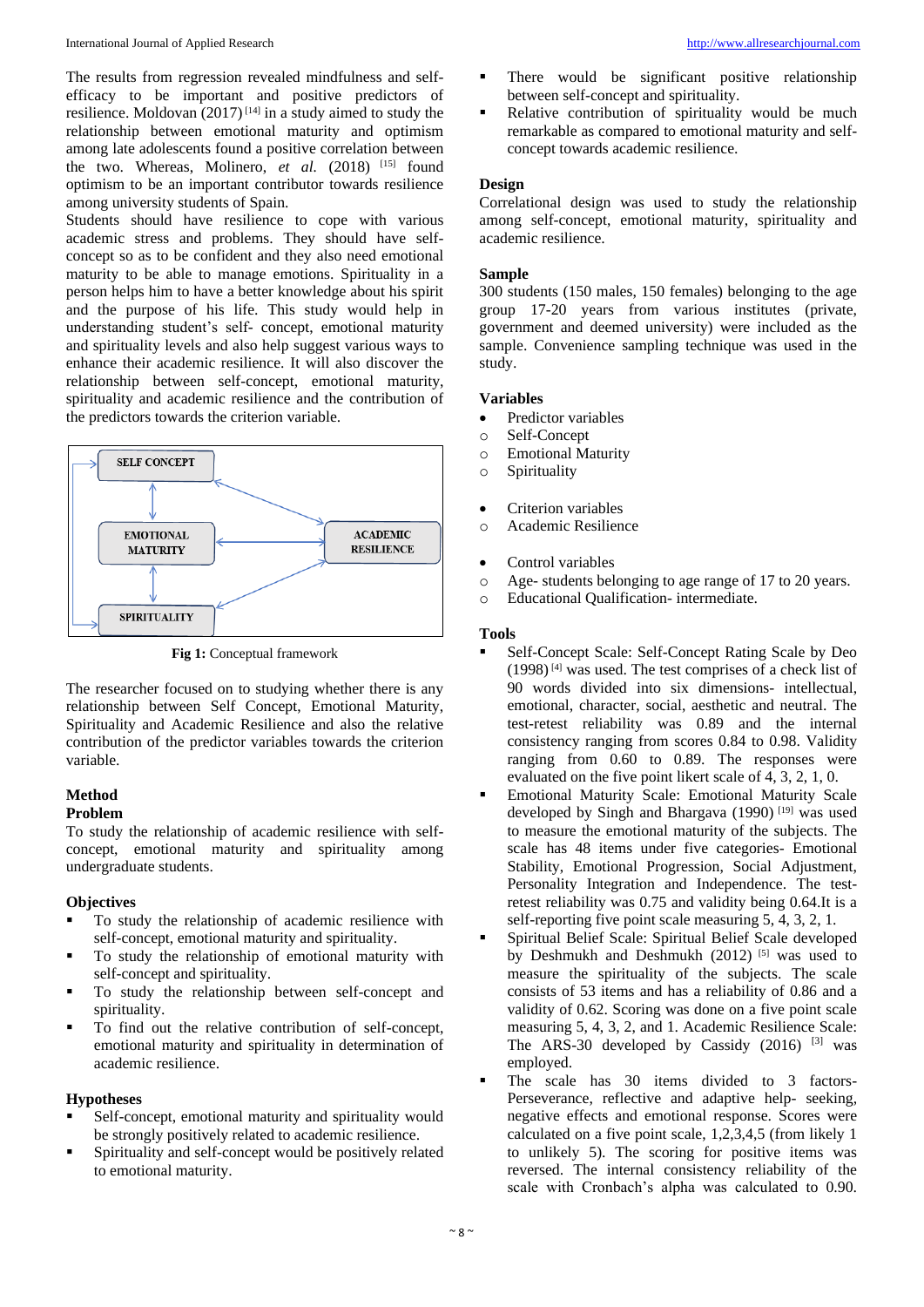## **Statistical technique**

Multiple Regression Analysis was used to examine the quantitative data gained from the four scales (self-concept scale, emotional maturity scale, spiritual belief scale and academic resilience scale).

#### **Results**

The correlation matrix shows the correlation coefficients between a set of variables, and allows seeing which pair of variables have highest correlation. Table 1 shows the correlation between the criterion variable (Academic Resilience) and the predictor variables (Self Concept, Emotional Maturity and Spirituality). It also shows the inter-correlation among Self-Concept, Emotional Maturity and Spirituality.

**Table 1:** Correlation Matrix

|                                                          | <b>Mean</b>   | <b>SD</b> | SC                   | EM   |  |
|----------------------------------------------------------|---------------|-----------|----------------------|------|--|
| Self-Concept                                             | 128.8224.042  |           |                      |      |  |
| <b>Emotional Maturity</b>                                | 145.17.17.531 |           | 0.06                 |      |  |
| Spirituality                                             |               |           | 102.35 16.857 0.15** | 0.07 |  |
| Academic Resilience 90.55 16.945 0.244** 0.297** 0.217** |               |           |                      |      |  |
| ** $p < 01$                                              |               |           |                      |      |  |

\*\**p* <. 01

Self-concept and academic resilience scores are positively correlated (r=0.24) and also significant at 0.01 level. This shows that an increase in self-concept scores tends to increase academic resilience scores. Emotional maturity and academic resilience scores are positively correlated (r=.30) and significant at 0.01 level. This specifies that an increase in emotional maturity scores tends to increase academic resilience scores. Spirituality and academic resilience scores are positively correlated (r=.22) and significant at 0.01 level. This directs that an increase in the scores of spirituality tends an increase in academic resilience scores.

Hypothesis no. 1 stating self-concept, emotional maturity and spirituality would be strongly positively related to academic resilience was accepted.

The table 1 shows self-concept positively correlated to emotional maturity ( $r=0.06$ ,  $p > 0.05$ ). There is a positive correlation between spirituality and emotional maturity  $(r=0.07, p>0.05)$ .

Hypothesis no. 2 stating spirituality and self-concept would be positively related to emotional maturity was accepted.

There is a significant positive relation between self-concept and spirituality  $(r=0.15, p \le 0.01)$ . This implies that an increase in self-concept scores will result to an increase in spirituality scores.

Hypothesis no. 3 stating there will be a significant positive relationship between self- concept and spirituality was accepted.

Emotional maturity was calculated to be the most contributing variable towards academic resilience among the sample as compared to self-concept and spirituality.

This leaded to the rejection of hypothesis no. 4 stating relative contribution of spirituality would be much remarkable as compared to emotional maturity and selfconcept towards academic resilience.

**Table 2:** Multiple Regression Analysis for Academic Resilience

| <b>Regression Statistics</b> |        |
|------------------------------|--------|
| Multiple R                   | 0.408  |
| R Square                     | 0.167  |
| <b>Adjusted R Square</b>     | 0.158  |
| <b>Standard Error</b>        | 15.542 |
| <b>Observations</b>          | 300    |

The regression table shows the obtained value of R Square=0.167. This shows that the predictor variables (Self-Concept, Emotional Maturity and Spirituality) jointly contribute about 17% to the variation caused in the criterion variable (Academic Resilience). The remaining 83% of variation is due to other factors.

**Table 3:** F Table

|                  | DF  | SS       | MS       |           |
|------------------|-----|----------|----------|-----------|
| Regression       |     | 14356.25 | 4785.418 | $19.80**$ |
| Residual         | 296 | 71503.99 | 241.5675 |           |
| Total            | 299 | 85860.25 |          |           |
| $***n$<br>< 0.01 |     |          |          |           |

Table 3 shows the F-value for academic resilience found significant at 0.01 levels. This means the contribution of self-concept, emotional maturity and spirituality is significant in determination of academic resilience.

| <b>Variables</b>          |        | <b>Standard Error Beta</b> |                           | <b>Coefficient of Determination</b> |
|---------------------------|--------|----------------------------|---------------------------|-------------------------------------|
| Self-Concept              | 0.1424 | 0.037864                   | $0.201713.761**0.244**$   | 0.0493                              |
| Emotional Maturity 0.2637 |        | 0.051468                   | $0.27285.124**0.297**$    | 0.0811                              |
| Spirituality              | 0.1694 | 0.054013                   | $0.1685 3.137** 0.217** $ | 0.0365                              |
| Constant                  | 16.58  | 9.71                       | 1.71                      |                                     |
| **p < 0.01                |        |                            |                           |                                     |

**Table 4:** Regression Coefficient of Predictor Variables for Academic Resilience

Multiple Regression Equation for Criterion Variable (Academic Resilience) and the Predictor Variables (Self-Concept, Emotional Maturity and Spirituality).

#### **Regression Equation between Academic Resilience and Predictor Variables:**  $Y = b1X1 + b2X2 + b3X3 + C$

 $=(0.1424 \times 128.82) + (0.2637 \times 145.10) + (0.1694 \times 145.10)$  $102.34 + (16.58)$  $= 18.292 + 38.162 + 17.296 + 16.584$  $= 90.334$ 

The value of Adjusted R Square was found to be. 158 (Table 2). This explains that about 17% variance in academic resilience is contributed by the combined predictor variables.

The regression coefficient (b value) of Self-Concept (X1) was to. 142. This means an increase of one unit in selfconcept results to an increase of. 142unit in academic resilience. Thus, self- concept has a positive contribution in determining academic resilience and is accounted for about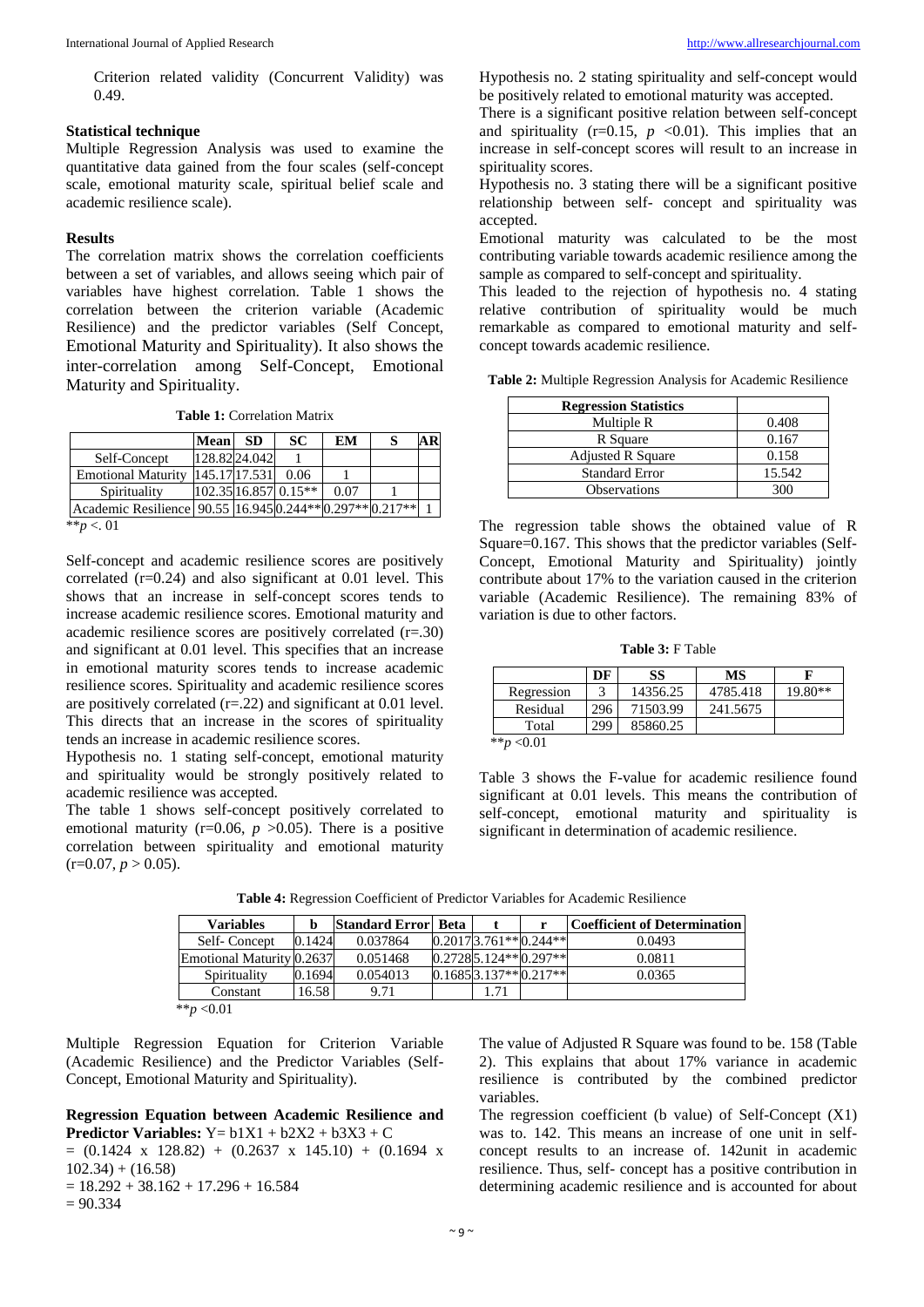4.9% variation. The Table 4 reveals the t-value of contribution of self-concept to be significant at 0.01 level.

The regression coefficient (b value) of Emotional Maturity (X2) was to. 263. This means with an increase of one unit in emotional maturity there will be an increase of. 263 unit in academic resilience. Emotional maturity is found to have a positive contribution in determination of academic resilience and accounts to about 8.1% variation. The t-value showing the contribution of emotional maturity was found significant at. 01 level.

The regression coefficient (b value) of Spirituality  $(X3)$  is 169. This indicates that a unit increase in spirituality results in. 169 unit increase in academic resilience. Spirituality is found to have a positive contribution in determining academic resilience and accounts to about 3.6% variation. The t-value obtained showing the contribution of spirituality is found significant at. 1 level.

On the basis of the coefficient of determination, emotional maturity was found to be the highest contributing predictor variable in the determination of academic resilience among undergraduate students. Thus, hypothesis no. 4 stating contribution of spirituality would be much remarkable as compared to emotional maturity and self-concept towards academic resilience was rejected.

#### **Findings and Discussion**

- Analyses and interpretation of the results of the present study lead to the following findings: Self-concept, emotional maturity and spirituality were found positively correlated to academic resilience.
- **•** Spirituality and self-concept were found positively related to emotional maturity.
- **•** There was a significant positive relationship between spirituality and self-concept.
- Among self-concept, emotional maturity and spirituality, emotional maturity was found to be the most contributing variable towards academic resilience.

#### **Relationship between Self-Concept, Emotional Maturity, Spirituality and Academic Resilience**

The findings of the study indicate that self-concept, emotional maturity and spirituality are positively correlated with academic resilience. This is supported by the past researches. A study by Rafeedali  $(2017)$ <sup>[18]</sup> tried to find out the influence of Emotional Maturity and Self Concept in an academic set up with 260 participants. The results revealed that the variables jointly contribute significantly in predicting resilient behaviour among the participants in schools. Arnold  $(2003)^{[2]}$  in a longitudinal study on students regarding their level of academic resilience, revealed internal locus of control and high self-concept to be important factors of academic resilience. Studies on spirituality with college students as sample revealed that spirituality ease, simplify and accelerate overall academic coping (Addison, 1997; Phillips, 2000)<sup>[1, 17]</sup>.

Jocelyn  $(2007)$ <sup>[10]</sup> in a study designed to determine the relationship between spirituality and emotional maturity, found the results indicating a significant correlation between the two variables. A study by Khadivi, Adib and Farhanghpour (2012)  $^{[12]}$  on 357 students reported a significant and direct relationship between spirituality and self-concept. Grubbs, *et al.*  $(2016)$ <sup>[9]</sup> aimed to study the relationship between self-concept and spirituality. The longitudinal study revealed self-concept to play a very

important role in determining spirituality level in an individual. Margret  $(2017)$ <sup>[13]</sup> found a positive correlation between emotional maturity and resilience  $(p \lt 0.961)$ among the selected sample of 200 college students. Siddiqa & Jahan (2018) found positive correlation between spirituality and resilience  $(p \le 0.712)$  among a sample of 146 students in India. Thus, it is evident through researches that emotional maturity is more positively correlated to resilience among university students.

#### **Conclusion**

The youth today face various challenges in achieving good mental health. They gradually gain independence from their parents and develop their own world-views. Students experience various barriers, sufferings and hold ups in their academic life. Some of them fail to cooperate their ways through these problems, where as many are successful. Enhancing certain positive factors in life can help a person grow in various fields. The findings of the present study highlight the importance of developing awareness of emotional maturity, positive self-concept, and spirituality will concrete the way to develop enriched students' abilities. Increasing emotional maturity will help the student to manage his or her feelings and lead an effective life. A better self-concept will lead to self-motivation of the student to overcome the obstacles and succeed in life. Spirituality will help the student to connect to the inner self and find a meaning and purpose in his or her life. This study forwards our understanding about the positive effects of better self-concept and emotional maturity on the academic behavior of students. It also helps with providing data that has the ability to significantly advance the psychological, social, emotional and educational outcomes in students.

Counsellors should lay emphasis on involving enhancement of spirituality and emotional maturity while handling the issues of students. This would make a difference in nurturing educational ambitions and achievements in them. Teachers and other academic professionals must be known to the fact that motivation and positive approaches towards the students can enhance their self-concept which will help them understand themselves better. This will help them manage their emotions and perform best in any setup, and grow towards a successful life with resilience. Thus, recognizing the factors that may influence the adjustment of students to university life could be helpful in targeting the interventions needed to improve their academic performance. Furthermore, this study contributes in helping students to face this life modification successfully, increase their well-being along with their satisfaction levels with life and decrease absenteeism in university.

#### **References**

- 1. Addison NE. Spirituality and religious affiliation among college students: Effects on psychological wellbeing and college adjustment. Dissertation Abstracts International Section A: Humanities and Social Sciences 1997;57(9):3807.
- 2. Arnold PF. Characteristics of families and schools that foster academic resilience: insights gained from the national education longitudinal study 1988-1994. (Unpublished Doctoral Dissertation). Florida State University, Miami 2003.